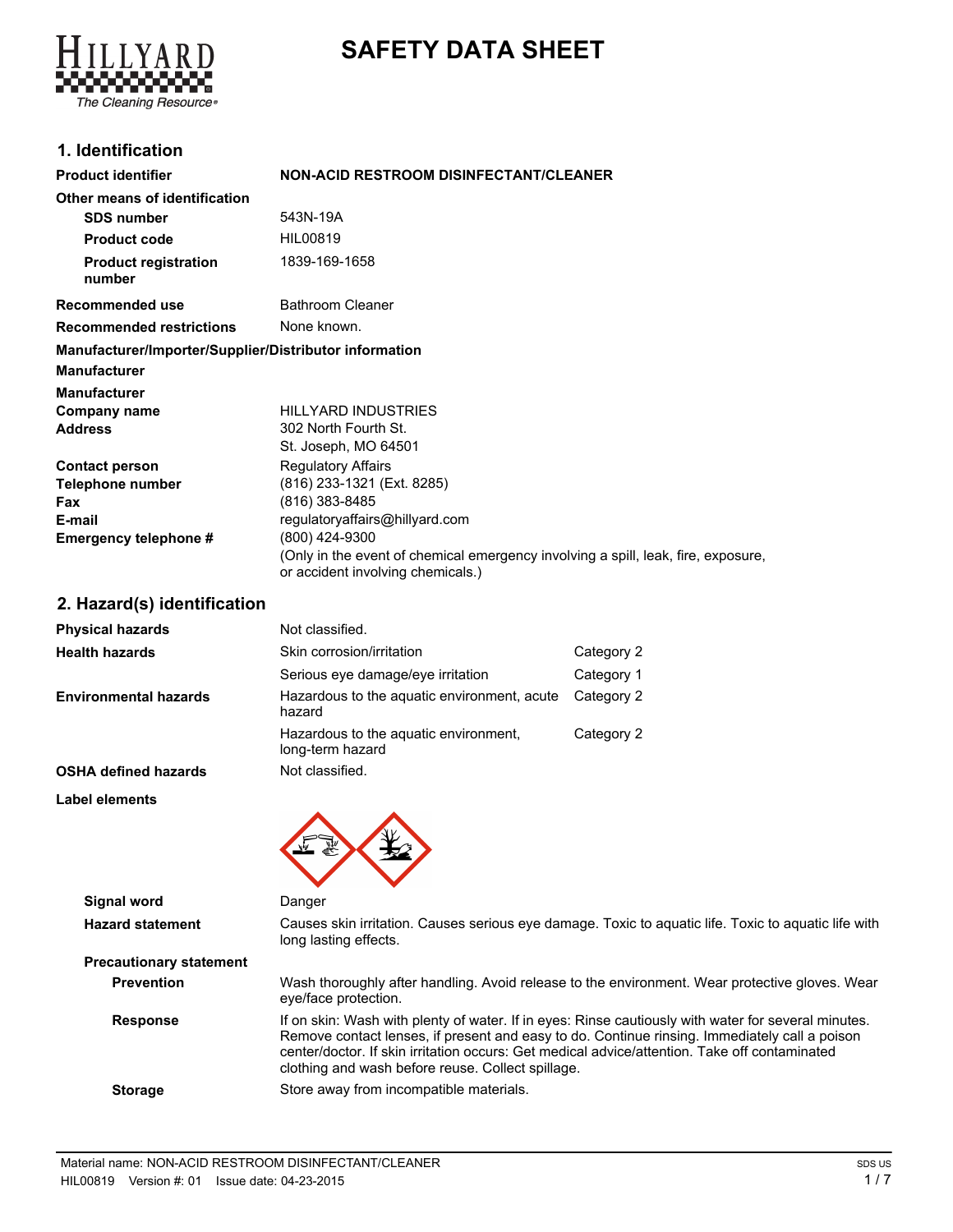| <b>Disposal</b>                              | Buyer assumes all risk and liability associated with disposal of this product (original concentration<br>or dilution) in violation of applicable law in compliance with applicable federal, state and local<br>requirements. |
|----------------------------------------------|------------------------------------------------------------------------------------------------------------------------------------------------------------------------------------------------------------------------------|
| Hazard(s) not otherwise<br>classified (HNOC) | None known.                                                                                                                                                                                                                  |
| <b>Supplemental information</b>              | None.                                                                                                                                                                                                                        |
|                                              |                                                                                                                                                                                                                              |

## **3. Composition/information on ingredients**

### **Mixtures**

| <b>Chemical name</b>                                | Common name and synonyms | <b>CAS number</b> | %          |
|-----------------------------------------------------|--------------------------|-------------------|------------|
| Alkyl dimethyl benzyl ammonium<br>chloride (C12-16) |                          | 68424-85-1        | $1 - < 3$  |
| Decyldimethylloctylammonium<br>chloride             |                          | 32426-11-2        | $1 - 5.3$  |
| Didecyl dimethyl ammonium<br>chloride               |                          | 7173-51-5         | ≺ 1        |
| Dimethyldioctylammonium chloride                    |                          | 5538-94-3         | ≺ 1        |
| Other components below reportable levels            |                          |                   | $90 - 100$ |

\*Designates that a specific chemical identity and/or percentage of composition has been withheld as a trade secret.

#### **4. First-aid measures**

| <b>Inhalation</b>                                                            | Move to fresh air. Call a physician if symptoms develop or persist.                                                                                                                                                                                                                                                                                |
|------------------------------------------------------------------------------|----------------------------------------------------------------------------------------------------------------------------------------------------------------------------------------------------------------------------------------------------------------------------------------------------------------------------------------------------|
| <b>Skin contact</b>                                                          | Remove contaminated clothing. Wash with plenty of soap and water. If skin irritation occurs: Get<br>medical advice/attention. Wash contaminated clothing before reuse.                                                                                                                                                                             |
| Eye contact                                                                  | Immediately flush eyes with plenty of water for at least 15 minutes. Remove contact lenses, if<br>present and easy to do. Continue rinsing. Get medical attention immediately.                                                                                                                                                                     |
| Ingestion                                                                    | IF SWALLOWED: Immediately call a POISON CENTER or doctor/physician. Rinse mouth<br>thoroughly. Never give anything by mouth to a victim who is unconscious or is having convulsions.<br>Do not induce vomiting without advice from poison control center. If vomiting occurs, keep head<br>low so that stomach content doesn't get into the lungs. |
| <b>Most important</b><br>symptoms/effects, acute and<br>delayed              | Severe eye irritation. Symptoms may include stinging, tearing, redness, swelling, and blurred<br>vision. Permanent eye damage including blindness could result. Skin irritation. May cause redness<br>and pain.                                                                                                                                    |
| Indication of immediate<br>medical attention and special<br>treatment needed | Provide general supportive measures and treat symptomatically. Keep victim under observation.<br>Symptoms may be delayed.                                                                                                                                                                                                                          |
| <b>General information</b>                                                   | Ensure that medical personnel are aware of the material(s) involved, and take precautions to<br>protect themselves.                                                                                                                                                                                                                                |
| 5. Fire-fighting measures                                                    |                                                                                                                                                                                                                                                                                                                                                    |
| Suitable extinguishing media                                                 | Water fog. Foam. Dry chemical powder. Carbon dioxide (CO2).                                                                                                                                                                                                                                                                                        |
| Unsuitable extinguishing                                                     | Do not use water jet as an extinguisher, as this will spread the fire.                                                                                                                                                                                                                                                                             |

| Unsuitable extinguishing<br>media                                | Do not use water jet as an extinguisher, as this will spread the fire.                        |
|------------------------------------------------------------------|-----------------------------------------------------------------------------------------------|
| Specific hazards arising from<br>the chemical                    | During fire, gases hazardous to health may be formed.                                         |
| Special protective equipment<br>and precautions for firefighters | Self-contained breathing apparatus and full protective clothing must be worn in case of fire. |
| <b>Fire fighting</b><br>equipment/instructions                   | Move containers from fire area if you can do so without risk.                                 |
| <b>Specific methods</b>                                          | Use standard firefighting procedures and consider the hazards of other involved materials.    |
| <b>General fire hazards</b>                                      | No unusual fire or explosion hazards noted.                                                   |

#### **6. Accidental release measures**

| <b>Personal precautions.</b> | Keep unnecessary personnel away. Keep people away from and upwind of spill/leak. Wear            |
|------------------------------|--------------------------------------------------------------------------------------------------|
| protective equipment and     | appropriate protective equipment and clothing during clean-up. Do not touch damaged containers   |
| emergency procedures         | or spilled material unless wearing appropriate protective clothing. Ensure adequate ventilation. |
|                              | Local authorities should be advised if significant spillages cannot be contained. For personal   |
|                              | protection, see section 8 of the SDS.                                                            |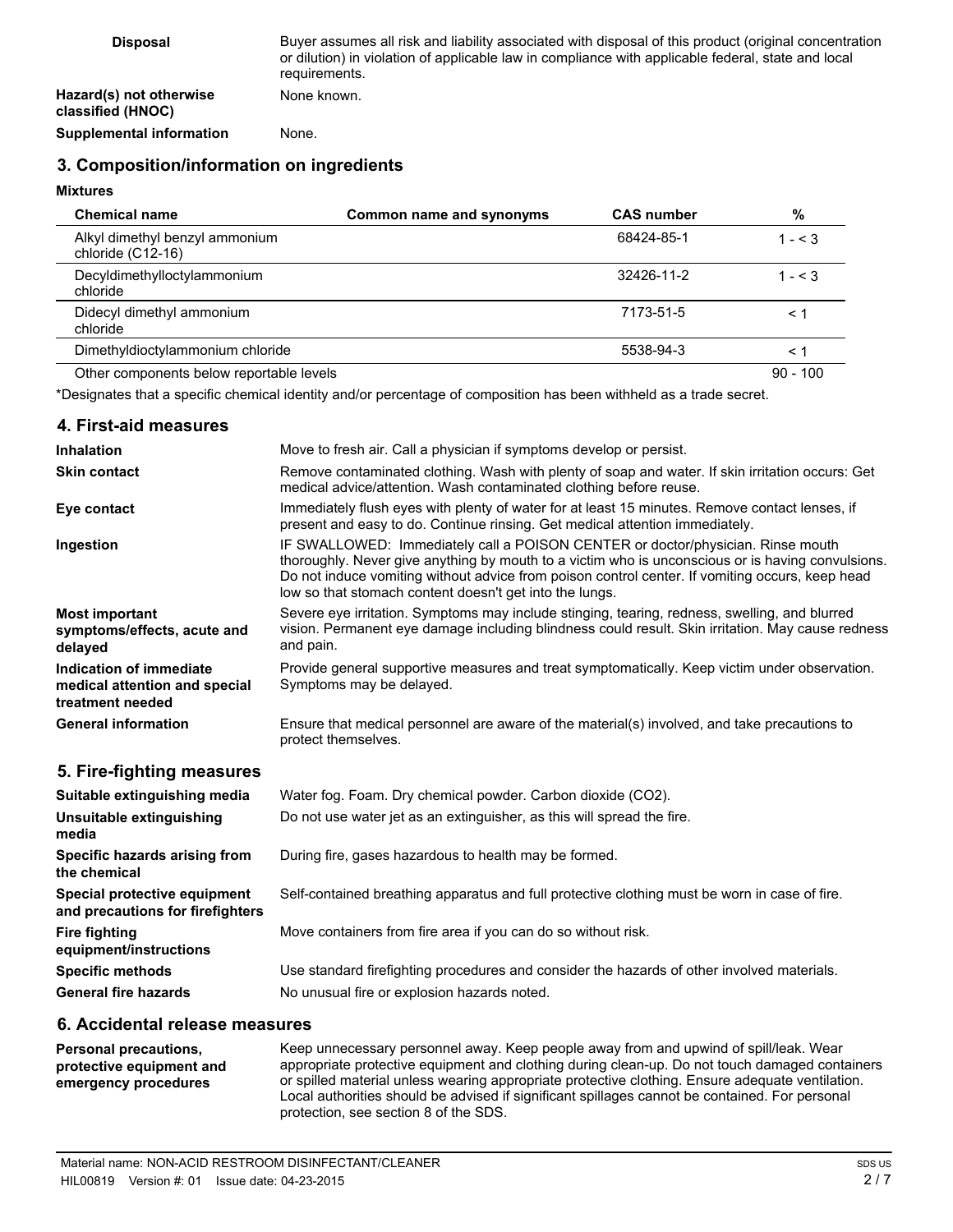| <b>Methods and materials for</b><br>containment and cleaning up | This product is miscible in water.                                                                                                                                                                                                                                                                                                                              |
|-----------------------------------------------------------------|-----------------------------------------------------------------------------------------------------------------------------------------------------------------------------------------------------------------------------------------------------------------------------------------------------------------------------------------------------------------|
|                                                                 | Large Spills: Stop the flow of material, if this is without risk. Dike the spilled material, where this is<br>possible. Cover with plastic sheet to prevent spreading. Absorb in vermiculite, dry sand or earth<br>and place into containers. Prevent product from entering drains. Following product recovery, flush<br>area with water.                       |
|                                                                 | Small Spills: Wipe up with absorbent material (e.g. cloth, fleece). Clean surface thoroughly to<br>remove residual contamination.                                                                                                                                                                                                                               |
| <b>Environmental precautions</b>                                | Never return spills to original containers for re-use. For waste disposal, see section 13 of the SDS.<br>Avoid release to the environment. Prevent further leakage or spillage if safe to do so. Avoid<br>discharge into drains, water courses or onto the ground. Inform appropriate managerial or<br>supervisory personnel of all environmental releases.     |
| 7. Handling and storage                                         |                                                                                                                                                                                                                                                                                                                                                                 |
| <b>Precautions for safe handling</b>                            | Do not get this material in contact with eyes. Avoid contact with eyes, skin, and clothing. Avoid<br>prolonged exposure. Provide adequate ventilation. Wear appropriate personal protective<br>equipment. Avoid release to the environment. Observe good industrial hygiene practices.                                                                          |
| Conditions for safe storage,<br>including any incompatibilities | Store in original tightly closed container. Store away from incompatible materials (see Section 10<br>of the SDS). DO NOT CONTAMINATE WATER, FOOD, OR FEED BY STORAGE OR DISPOSAL.<br>PESTICIDE STORAGE – Store in original container in a cool (temperature no lower than 50°F or<br>higher than 120°F), dry and locked storage area inaccessible to children. |
| 8. Exposure controls/personal protection                        |                                                                                                                                                                                                                                                                                                                                                                 |
| <b>Occupational exposure limits</b>                             | No exposure limits noted for ingredient(s).                                                                                                                                                                                                                                                                                                                     |

| <b>Biological limit values</b>                                        | No biological exposure limits noted for the ingredient(s).                                                                                                                                                                                                                                                                                                                                                                                                                                       |
|-----------------------------------------------------------------------|--------------------------------------------------------------------------------------------------------------------------------------------------------------------------------------------------------------------------------------------------------------------------------------------------------------------------------------------------------------------------------------------------------------------------------------------------------------------------------------------------|
| Appropriate engineering<br>controls                                   | Good general ventilation (typically 10 air changes per hour) should be used. Ventilation rates<br>should be matched to conditions. If applicable, use process enclosures, local exhaust ventilation,<br>or other engineering controls to maintain airborne levels below recommended exposure limits. If<br>exposure limits have not been established, maintain airborne levels to an acceptable level. Eye<br>wash facilities and emergency shower must be available when handling this product. |
| Individual protection measures, such as personal protective equipment |                                                                                                                                                                                                                                                                                                                                                                                                                                                                                                  |

| Eye/face protection                              | Wear safety glasses with side shields (or goggles) and a face shield.                                                                                                                                                       |  |
|--------------------------------------------------|-----------------------------------------------------------------------------------------------------------------------------------------------------------------------------------------------------------------------------|--|
| <b>Skin protection</b><br><b>Hand protection</b> | Wear appropriate chemical resistant gloves.                                                                                                                                                                                 |  |
| Other                                            | Wear appropriate chemical resistant clothing.                                                                                                                                                                               |  |
| <b>Respiratory protection</b>                    | In case of insufficient ventilation, wear suitable respiratory equipment.                                                                                                                                                   |  |
| <b>Thermal hazards</b>                           | Wear appropriate thermal protective clothing, when necessary.                                                                                                                                                               |  |
| General hygiene<br>considerations                | Always observe good personal hygiene measures, such as washing after handling the material<br>and before eating, drinking, and/or smoking. Routinely wash work clothing and protective<br>equipment to remove contaminants. |  |

## **9. Physical and chemical properties**

| Appearance                                 | Clear, blue liquid                    |
|--------------------------------------------|---------------------------------------|
| <b>Physical state</b>                      | Liquid.                               |
| Form                                       | Liquid.                               |
| Color                                      | Blue                                  |
| Odor                                       | Floral fragrance                      |
| Odor threshold                             | Not available                         |
| рH                                         | 6 - 7 Concentrate                     |
| Melting point/freezing point               | Not applicable / Not available        |
| Initial boiling point and boiling<br>range | $>$ 201 °F ( $>$ 93.89 °C)            |
| <b>Flash point</b>                         | > 200.0 °F (> 93.3 °C) Tag Closed Cup |
| <b>Evaporation rate</b>                    | $\leq$ 1 (ethyl ether = 1)            |
| Flammability (solid, gas)                  | Not available.                        |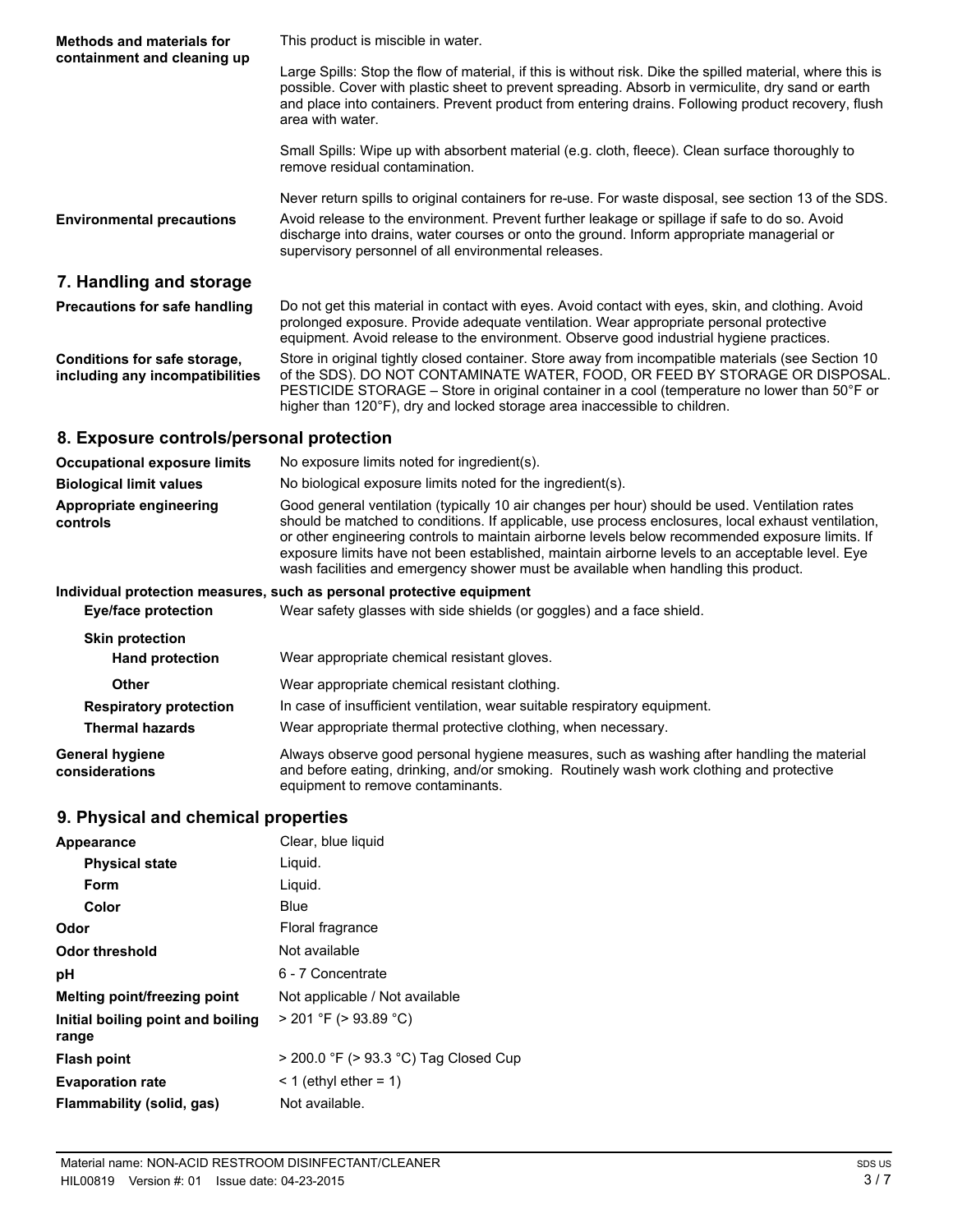### **Upper/lower flammability or explosive limits**

| Explosive limit - lower (%)                       | Not available.                    |
|---------------------------------------------------|-----------------------------------|
| Explosive limit - upper (%)                       | Not available.                    |
| Vapor pressure                                    | 17.6 mm Hg                        |
| Vapor density                                     | $0.6$ Air =1                      |
| <b>Relative density</b>                           | 1.002 at 77°F                     |
| Solubility(ies)                                   |                                   |
| <b>Solubility (water)</b>                         | Complete                          |
| <b>Partition coefficient</b><br>(n-octanol/water) | Not available                     |
| <b>Auto-ignition temperature</b>                  | Not available                     |
| <b>Decomposition temperature</b>                  | Not available                     |
| Viscosity                                         | Not available                     |
| <b>Other information</b>                          |                                   |
| Density                                           | 8.34 lb/gal                       |
| <b>Percent volatile</b>                           | 92.5 - 93.5 %                     |
| VOC (Weight %)                                    | 0.68 % EPA VOC<br>0.68 % CARB VOC |

## **10. Stability and reactivity**

| <b>Reactivity</b>                            | The product is stable and non-reactive under normal conditions of use, storage and transport. |
|----------------------------------------------|-----------------------------------------------------------------------------------------------|
| <b>Chemical stability</b>                    | Material is stable under normal conditions.                                                   |
| <b>Possibility of hazardous</b><br>reactions | No dangerous reaction known under conditions of normal use.                                   |
| <b>Conditions to avoid</b>                   | Avoid temperatures exceeding the flash point. Contact with incompatible materials.            |
| Incompatible materials                       | Strong oxidizing agents.                                                                      |
| <b>Hazardous decomposition</b><br>products   | No hazardous decomposition products are known.                                                |

## **11. Toxicological information**

#### **Information on likely routes of exposure**

| <b>Inhalation</b>                                                                  | Prolonged inhalation may be harmful.                                                                                                                                                                            |
|------------------------------------------------------------------------------------|-----------------------------------------------------------------------------------------------------------------------------------------------------------------------------------------------------------------|
| <b>Skin contact</b>                                                                | Causes skin irritation.                                                                                                                                                                                         |
| Eye contact                                                                        | Causes serious eye damage.                                                                                                                                                                                      |
| Ingestion                                                                          | Expected to be a low ingestion hazard.                                                                                                                                                                          |
| Symptoms related to the<br>physical, chemical and<br>toxicological characteristics | Severe eye irritation. Symptoms may include stinging, tearing, redness, swelling, and blurred<br>vision. Permanent eye damage including blindness could result. Skin irritation. May cause<br>redness and pain. |

#### **Information on toxicological effects**

#### **Acute toxicity**

| <b>Product</b> | <b>Species</b>                         | <b>Test Results</b>               |
|----------------|----------------------------------------|-----------------------------------|
|                | NON-ACID RESTROOM DISINFECTANT/CLEANER |                                   |
| Acute          |                                        |                                   |
| Dermal         |                                        |                                   |
| LD50           | Guinea pig                             | 10460.251 ml/kg estimated         |
|                | Rabbit                                 | 35714.2852 g/kg estimated         |
|                |                                        | 1652.7196 ml/kg estimated         |
| Inhalation     |                                        |                                   |
| <b>LC50</b>    | Mouse                                  | 10000 mg/l, 2 Hours estimated     |
|                |                                        | 3468.1724 mg/l, 4 Hours estimated |
|                | Rat                                    | 20500 mg/l, 0.5 Hours estimated   |
|                |                                        | 12000 mg/l, 4 Hours estimated     |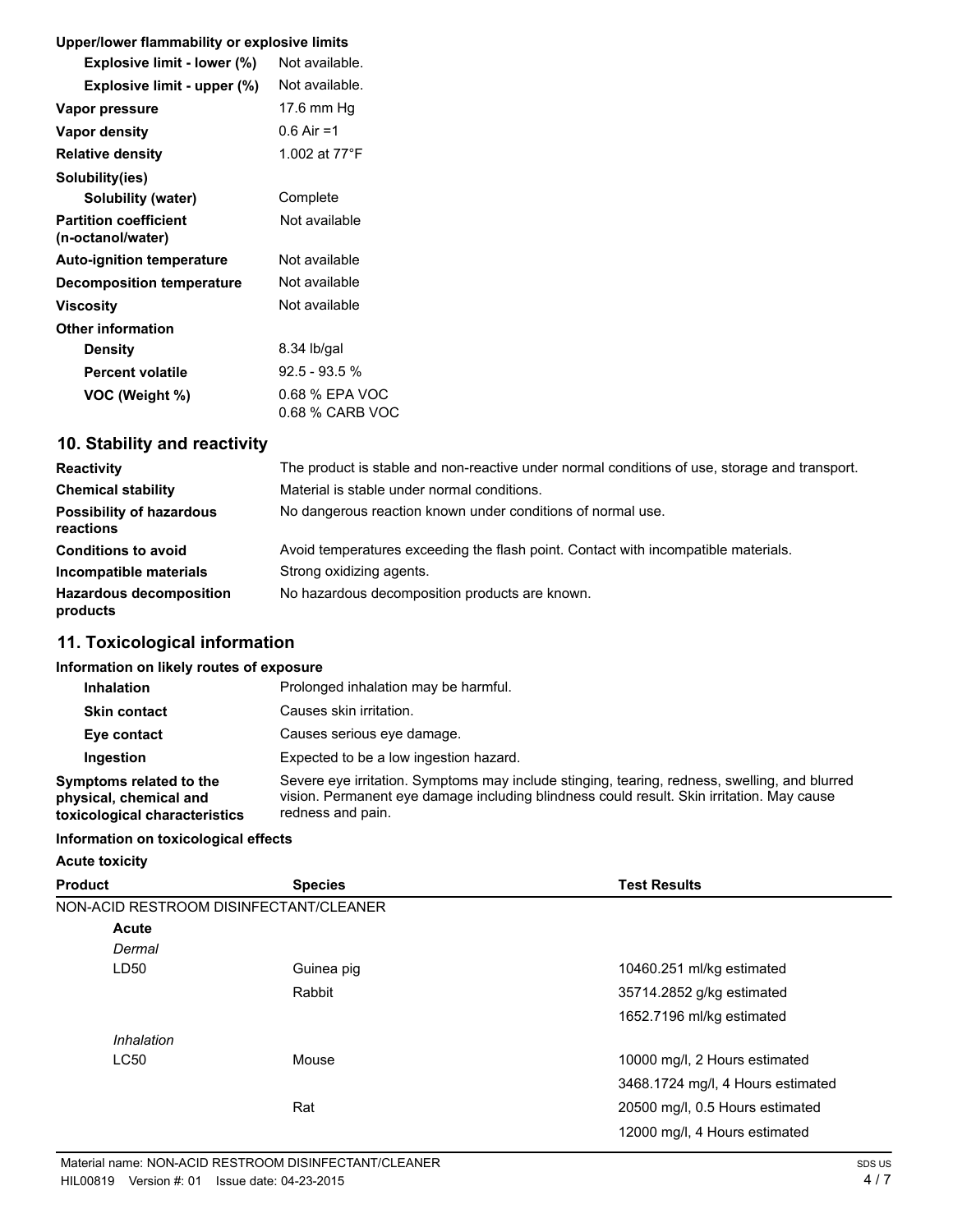| <b>Product</b>                                        | <b>Species</b>                                                                                                                                                                             |                                                                                          | <b>Test Results</b>                 |
|-------------------------------------------------------|--------------------------------------------------------------------------------------------------------------------------------------------------------------------------------------------|------------------------------------------------------------------------------------------|-------------------------------------|
| Oral                                                  |                                                                                                                                                                                            |                                                                                          |                                     |
| LD50                                                  | Guinea pig                                                                                                                                                                                 |                                                                                          | 395.229 g/kg estimated              |
|                                                       | Mouse                                                                                                                                                                                      |                                                                                          | 26019.3633 mg/kg estimated          |
|                                                       | Rat                                                                                                                                                                                        |                                                                                          | 9196.8066 mg/kg estimated           |
| <b>Components</b>                                     | <b>Species</b>                                                                                                                                                                             |                                                                                          | <b>Test Results</b>                 |
| Didecyl dimethyl ammonium chloride (CAS 7173-51-5)    |                                                                                                                                                                                            |                                                                                          |                                     |
| <b>Acute</b>                                          |                                                                                                                                                                                            |                                                                                          |                                     |
| Dermal                                                |                                                                                                                                                                                            |                                                                                          |                                     |
| LD50                                                  | Rabbit                                                                                                                                                                                     |                                                                                          | 2730 mg/kg                          |
| Oral                                                  |                                                                                                                                                                                            |                                                                                          |                                     |
| LD50                                                  | Mouse                                                                                                                                                                                      |                                                                                          | 268 mg/kg                           |
|                                                       | Rat                                                                                                                                                                                        |                                                                                          | 84 mg/kg                            |
|                                                       |                                                                                                                                                                                            | * Estimates for product may be based on additional component data not shown.             |                                     |
| <b>Skin corrosion/irritation</b>                      | Causes skin irritation.                                                                                                                                                                    |                                                                                          |                                     |
| Serious eye damage/eye                                |                                                                                                                                                                                            | Causes serious eye damage.                                                               |                                     |
| irritation                                            |                                                                                                                                                                                            |                                                                                          |                                     |
| Respiratory or skin sensitization                     |                                                                                                                                                                                            |                                                                                          |                                     |
| <b>Respiratory sensitization</b>                      | Not a respiratory sensitizer.                                                                                                                                                              |                                                                                          |                                     |
| <b>Skin sensitization</b>                             |                                                                                                                                                                                            | This product is not expected to cause skin sensitization.                                |                                     |
| Germ cell mutagenicity                                | mutagenic or genotoxic.                                                                                                                                                                    | No data available to indicate product or any components present at greater than 0.1% are |                                     |
| Carcinogenicity                                       |                                                                                                                                                                                            | This product is not considered to be a carcinogen by IARC, ACGIH, NTP, or OSHA.          |                                     |
|                                                       |                                                                                                                                                                                            | US. OSHA Specifically Regulated Substances (29 CFR 1910.1001-1050)                       |                                     |
| Not listed.                                           |                                                                                                                                                                                            |                                                                                          |                                     |
| <b>Reproductive toxicity</b>                          |                                                                                                                                                                                            | This product is not expected to cause reproductive or developmental effects.             |                                     |
| Specific target organ toxicity -<br>single exposure   | Not classified.                                                                                                                                                                            |                                                                                          |                                     |
| Specific target organ toxicity -<br>repeated exposure | Not classified.                                                                                                                                                                            |                                                                                          |                                     |
| <b>Aspiration hazard</b>                              | Prolonged inhalation may be harmful.                                                                                                                                                       |                                                                                          |                                     |
| <b>Chronic effects</b>                                | Prolonged inhalation may be harmful.                                                                                                                                                       |                                                                                          |                                     |
|                                                       |                                                                                                                                                                                            |                                                                                          |                                     |
| 12. Ecological information                            |                                                                                                                                                                                            |                                                                                          |                                     |
| <b>Ecotoxicity</b>                                    |                                                                                                                                                                                            | Toxic to aquatic life with long lasting effects.                                         |                                     |
| <b>Product</b>                                        |                                                                                                                                                                                            | <b>Species</b>                                                                           | <b>Test Results</b>                 |
| NON-ACID RESTROOM DISINFECTANT/CLEANER                |                                                                                                                                                                                            |                                                                                          |                                     |
| <b>Aquatic</b><br>Crustacea                           | <b>EC50</b>                                                                                                                                                                                | Daphnia                                                                                  | 15727.9961 mg/l, 48 hours estimated |
|                                                       |                                                                                                                                                                                            |                                                                                          |                                     |
| Fish                                                  | LC50                                                                                                                                                                                       | Fish                                                                                     | 70.6769 mg/l, 96 hours estimated    |
|                                                       |                                                                                                                                                                                            | * Estimates for product may be based on additional component data not shown.             |                                     |
| Persistence and degradability                         |                                                                                                                                                                                            | No data is available on the degradability of this product.                               |                                     |
| <b>Bioaccumulative potential</b>                      |                                                                                                                                                                                            |                                                                                          |                                     |
| <b>Mobility in soil</b>                               | No data available.                                                                                                                                                                         |                                                                                          |                                     |
| Other adverse effects                                 | No other adverse environmental effects (e.g. ozone depletion, photochemical ozone creation<br>potential, endocrine disruption, global warming potential) are expected from this component. |                                                                                          |                                     |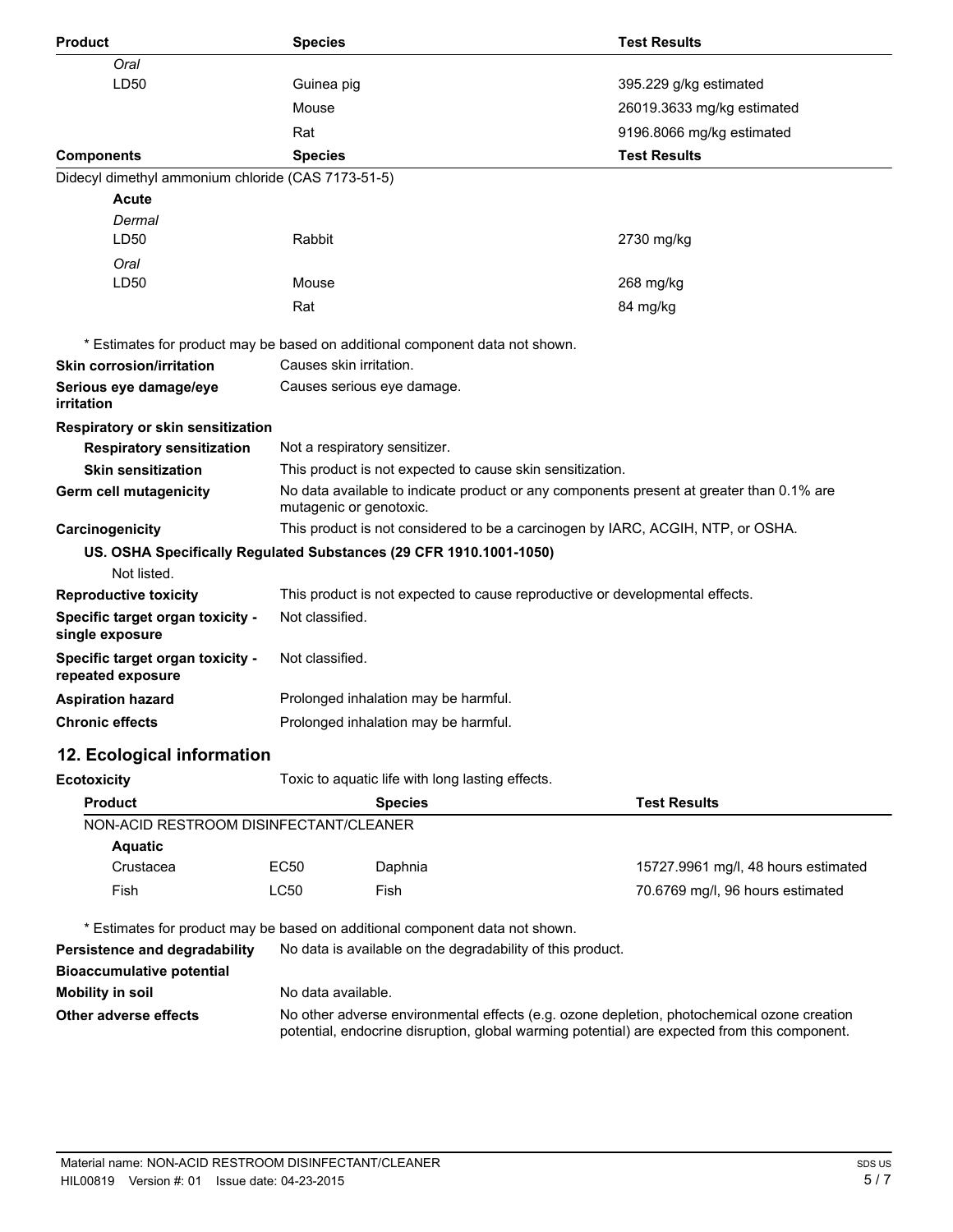## **13. Disposal considerations**

| <b>Disposal instructions</b>             | Pesticide Disposal: Pesticide wastes are acutely hazardous. Improper disposal of excess<br>pesticide, spray mixture or rinsate is a violation of Federal Law. If these wastes cannot be<br>disposed of by use according to label instructions, contact your State Pesticide or Environmental<br>Control Agency, or the Hazardous Waste representative at the nearest EPA Regional Office for<br>quidance.                                                                                                                                                                                                                                                                                                                                                                                                                        |
|------------------------------------------|----------------------------------------------------------------------------------------------------------------------------------------------------------------------------------------------------------------------------------------------------------------------------------------------------------------------------------------------------------------------------------------------------------------------------------------------------------------------------------------------------------------------------------------------------------------------------------------------------------------------------------------------------------------------------------------------------------------------------------------------------------------------------------------------------------------------------------|
| Local disposal regulations               | Dispose in accordance with all applicable regulations.                                                                                                                                                                                                                                                                                                                                                                                                                                                                                                                                                                                                                                                                                                                                                                           |
| Hazardous waste code                     | The waste code should be assigned in discussion between the user, the producer and the waste<br>disposal company.                                                                                                                                                                                                                                                                                                                                                                                                                                                                                                                                                                                                                                                                                                                |
| Waste from residues / unused<br>products | Empty containers or liners may retain some product residues. This material and its container must<br>be disposed of in a safe manner (see: Disposal instructions). Waste from normal product use may<br>be sewered to a public owned treatment works (POTW) in compliance with applicable Federal,<br>State, and local pretreatment requirements.                                                                                                                                                                                                                                                                                                                                                                                                                                                                                |
| Contaminated packaging                   | CONTAINER DISPOSAL – Non-refillable container. Do not reuse or refill this container. Clean<br>container promptly after emptying. After rinsing container, offer empty metal drums or plastic<br>containers for recycling if available or puncture and dispose of in a sanitary landfill or by<br>incineration.<br>RINSING INSTRUCTIONS - Triple rinse container promptly after emptying. Triple rinse as follows:<br>Empty the remaining contents into application equipment or a mix tank and drain for 10 seconds<br>after the flow begins to drip. Fill the container 1/4 full with water and recap. Shake for 10 seconds.<br>Pour rinsate into application equipment or a mix tank or store rinsate for later use or disposal.<br>Drain for 10 seconds after the flow begins to drip. Repeat this procedure two more times. |

## **14. Transport information**

#### **DOT**

Not regulated as dangerous goods.

## **15. Regulatory information**

| US federal regulations                                | This product is a "Hazardous Chemical" as defined by the OSHA Hazard Communication<br>Standard, 29 CFR 1910.1200.<br>All components are on the U.S. EPA TSCA Inventory List. |
|-------------------------------------------------------|------------------------------------------------------------------------------------------------------------------------------------------------------------------------------|
|                                                       | TSCA Section 12(b) Export Notification (40 CFR 707, Subpt. D)                                                                                                                |
| Not regulated.                                        |                                                                                                                                                                              |
| <b>CERCLA Hazardous Substance List (40 CFR 302.4)</b> |                                                                                                                                                                              |
| Not listed.                                           |                                                                                                                                                                              |
| <b>SARA 304 Emergency release notification</b>        |                                                                                                                                                                              |
| Not regulated.                                        |                                                                                                                                                                              |
|                                                       | US. OSHA Specifically Regulated Substances (29 CFR 1910.1001-1050)                                                                                                           |
| Not listed.                                           |                                                                                                                                                                              |
|                                                       | Superfund Amendments and Reauthorization Act of 1986 (SARA)                                                                                                                  |
| <b>Hazard categories</b>                              | Immediate Hazard - Yes<br>Delayed Hazard - No<br>Fire Hazard - No<br>Pressure Hazard - No<br>Reactivity Hazard - No                                                          |
| SARA 302 Extremely hazardous substance                |                                                                                                                                                                              |
| Not listed.                                           |                                                                                                                                                                              |
| SARA 311/312 Hazardous<br>chemical                    | No                                                                                                                                                                           |
| SARA 313 (TRI reporting)<br>Not regulated.            |                                                                                                                                                                              |
| <b>Other federal regulations</b>                      |                                                                                                                                                                              |
| <b>Safe Drinking Water Act</b><br>(SDWA)              | Not regulated.                                                                                                                                                               |